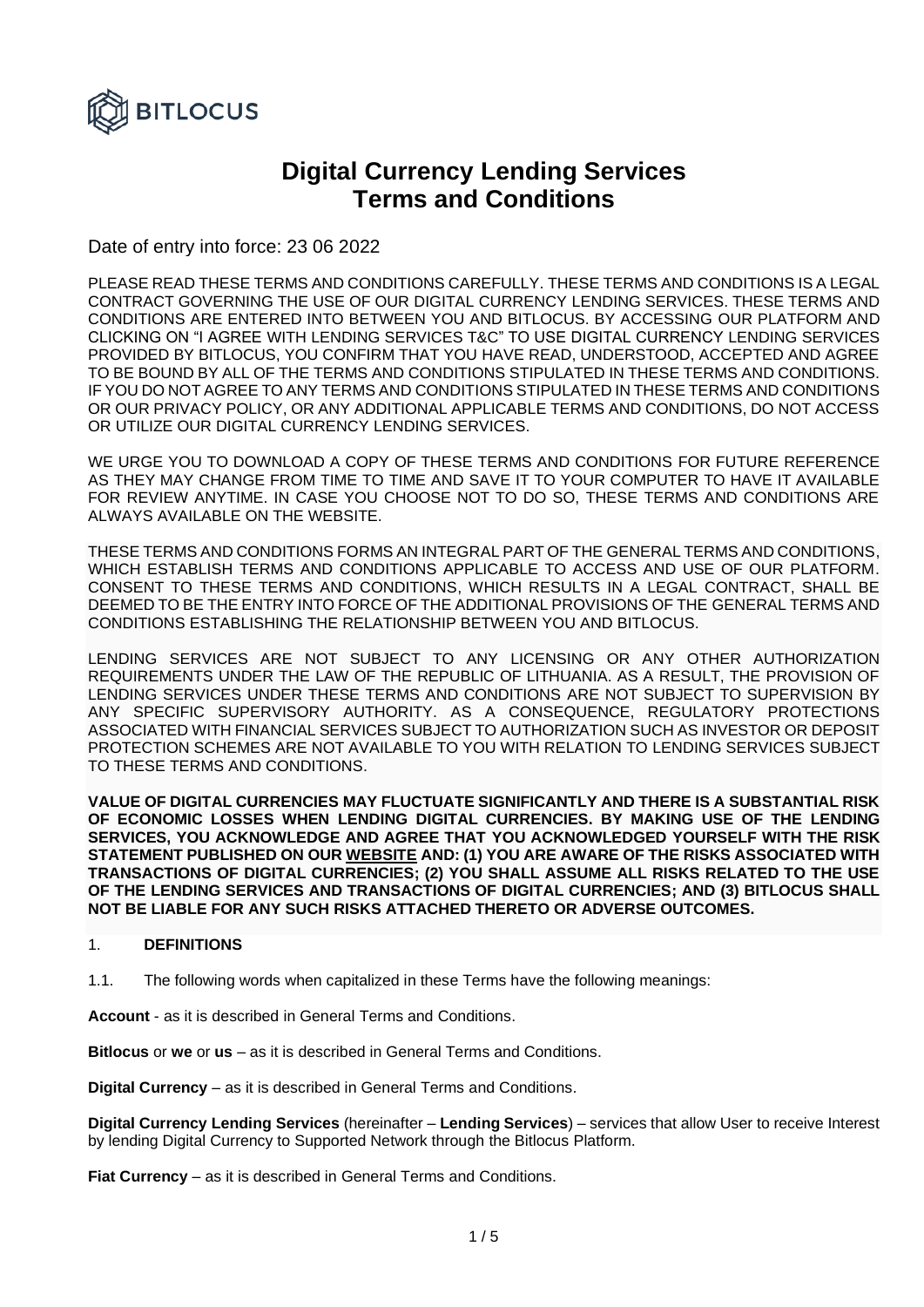**General Terms and Conditions** – Bitlocus General Terms and Conditions governing your access to our Platform and use of our services in general.

**Interest** – Digital Currency paid at a particular rate determined by Supported Network Protocol for the use of Digital Currencies lent by the User.

**Lend Order** – an order to lend (Digital Currency).

**Platform** – as it is described in General Terms and Conditions.

**Redemption / Repayment Order** – an order to pay back Digital Currencies to the lender (User).

**Supported Network** – any blockchain network for which our Platform is able to perform the Service.

**Supported Network Protocol** – the rules by which the Supported Network operates.

**Terms** – these Terms and Conditions.

**User** or **you** – as it is described in General Terms and Conditions.

1.2. Other capitalized words which are not defined above are understood as they are defined in the General Terms and Conditions.

#### **2. GENERAL PROVISIONS**

#### **2.1. About These Terms**

#### **2.1.1. Contractual Relationship**

These Terms constitute a legal agreement and create a binding contract between you and Bitlocus.

#### **2.1.2. Supplementary Terms**

Due to the rapid development of Digital Currencies, these Terms do not enumerate or cover all rights and obligations of each party, and do not guarantee full alignment with needs arising from future development. Therefore, all other agreements entered into separately between you and Bitlocus are deemed supplementary terms that are an integral part of these Terms and shall have the same legal effect. Your use of Lending Services is deemed your acceptance of these supplementary terms.

## **3. DIGITAL CURRENCY LENDING**

#### **3.1. LENDING**

- 3.1.1. Bitlocus provides Lending Services to User consisting of executing the Lend Order to the Supported Network. Digital Currencies are transmitted to the Supported Network and the Interest is transferred by and from the Supported Network. The Lending Services of Bitlocus are limited to transferring of Digital Currencies to the Supported Network following the instructions established in the Lend Order created by the User.
- 3.1.2. Based on the Supported Network Protocol, the lent amount is secured by borrowers' Digital Currency deposit as collateral. This serves as a guarantee for you that if the debt is not repaid by the borrower, Supported Network can use this collateral as a form of compensation. The collateral may differ, and secure part or entire amount of the Lend Order submitted by you. Bitlocus is not responsible for holding or determining the collateral and cannot affect the Supported Network or its operations.
- 3.1.3. By submitting a Lend Order, you provide authorization for Bitlocus to execute the requested transaction on your behalf and your own risk according to the specific Supported Network Protocol conditions to which you can get familiarized on the Supported Network's official website. Supported Network's official website may be reached by clicking the Supported Network's icon available on our website.
- 3.1.4. Bitlocus undertakes to use its best endeavours to execute the Lend Order at, or close to, the market exchange rate displayed to the User at a time of creating the Lend Order. During excess volume, bouts of illiquidity or other volatility within the market for Digital Currencies the final rate at which trades are executed may differ from the prevailing rate indicated at the time of creating the Lend Order. Bitlocus cannot guarantee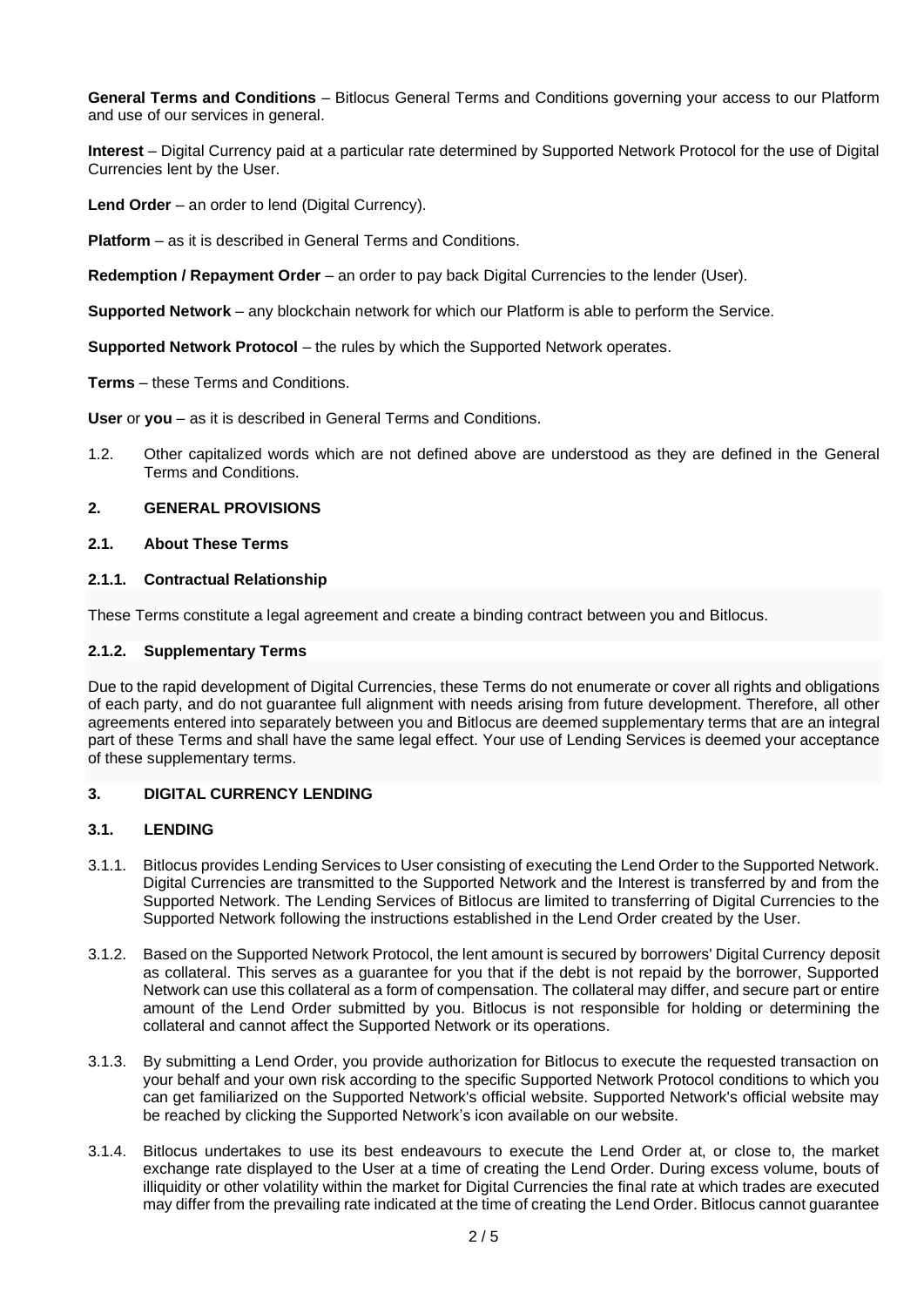and does not do so that the Lend Order will be executed under exact conditions based on which the Lend Order was created.

- 3.1.5. Bitlocus strives to execute your Lend Order within 24 (twenty-four) hours upon its receipt. However, there may be various circumstances when your Lend Order cannot be executed e. g. issues with related third persons, technical issues, bouts of illiquidity within the market for Digital Currencies, etc. Bitlocus shall not be liable to you that your Lend Order cannot be executed.
- 3.1.6. User agrees and accepts that exchange rates of Digital Currencies can be volatile, and that the exchange rates of Digital Currencies displayed on our website may differ from those available to external sources outside of our website.
- 3.1.7. After User confirms (submits) Lend Order to Bitlocus, such Lend Order cannot be amended or cancelled.
- 3.1.8. Digital Currencies can be lent at User's discretion, however, in some cases lent Digital Currencies can be subject to the limitations/restrictions. This includes but is not limited to bonding and nonbonding periods, ineligibility to receive Interest for partial periods, and minimum balances and Digital Currencies amounts required.
- 3.1.9. Bitlocus reserves the right to determine minimum and/or maximum amounts to be lent in a single order indicating such restrictions [here.](https://bitlocus.freshdesk.com/support/solutions/articles/43000009823-trading-and-payment-fees)
- 3.1.10. It may be cases when Lend Order (lending) made by User is terminated due to issues related to Supported Network Protocol or other issues beyond Bitlocus control. Such issues shall be deemed as force majeure and Bitlocus shall not be liable against the User.

## **3.2. INTEREST**

- 3.2.1. Interest is paid out at least once a week and are paid in Digital Currency.
- 3.2.2. User will receive Interest directly attributable to their Digital Currencies. The percentage and frequency of such transfers are determined based on the Supported Network Protocol. Bitlocus is solely responsible for Lending Services and all Interest payments will be paid to User by the Supported Network.
- 3.2.3. Any transfer of Interest will be subject to Supported Network Protocol. Transfer will be made by the Supported Network to the Account from which the Digital Currencies were lent.

## **3.3. REDEMPTION / REPAYMENT**

- 3.3.1. Subject to these Terms, User may submit Redemption / Repayment Order regarding the respective amount of Digital Currency(-ies) previously lent by the User. The repayment provided by Bitlocus means the transfer of the respective amount of Digital Currency(-ies) to User following the instructions established in the Redemption / Repayment Order created by the User.
- 3.3.2. By submitting a Redemption / Repayment Order, you provide authorization for Bitlocus to execute the requested transaction on your behalf.
- 3.3.3. Bitlocus strives to execute your Redemption / Repayment Order (i. e. to transfer the respective amount of Digital Currencies to you) within 24 (twenty-four) hours upon its receipt. However, there may be various circumstances when your Redemption / Repayment Order cannot be executed e. g. issues with related third persons, technical issues, bouts of illiquidity within the market for Digital Currencies, etc. Bitlocus shall not be liable to you that your Redemption / Repayment Order cannot be executed.
- 3.3.4. After User confirms (submits) Redemption / Repayment Order to Bitlocus, such Redemption / Repayment Order cannot be amended or cancelled.
- 3.3.5. Lent Digital Currencies can be repaid at User's discretion in full or in part, however, in some cases amounts of Digital Currencies to be repaid can be subject to the limitations/restrictions. This includes but is not limited to bonding and nonbonding periods, and minimum balances and Digital Currencies amounts required.
- 3.3.6. Bitlocus reserves the right to determine minimum and/or maximum amounts to be repaid in a single order indicating such restrictions [here.](https://bitlocus.freshdesk.com/support/solutions/articles/43000009823-trading-and-payment-fees)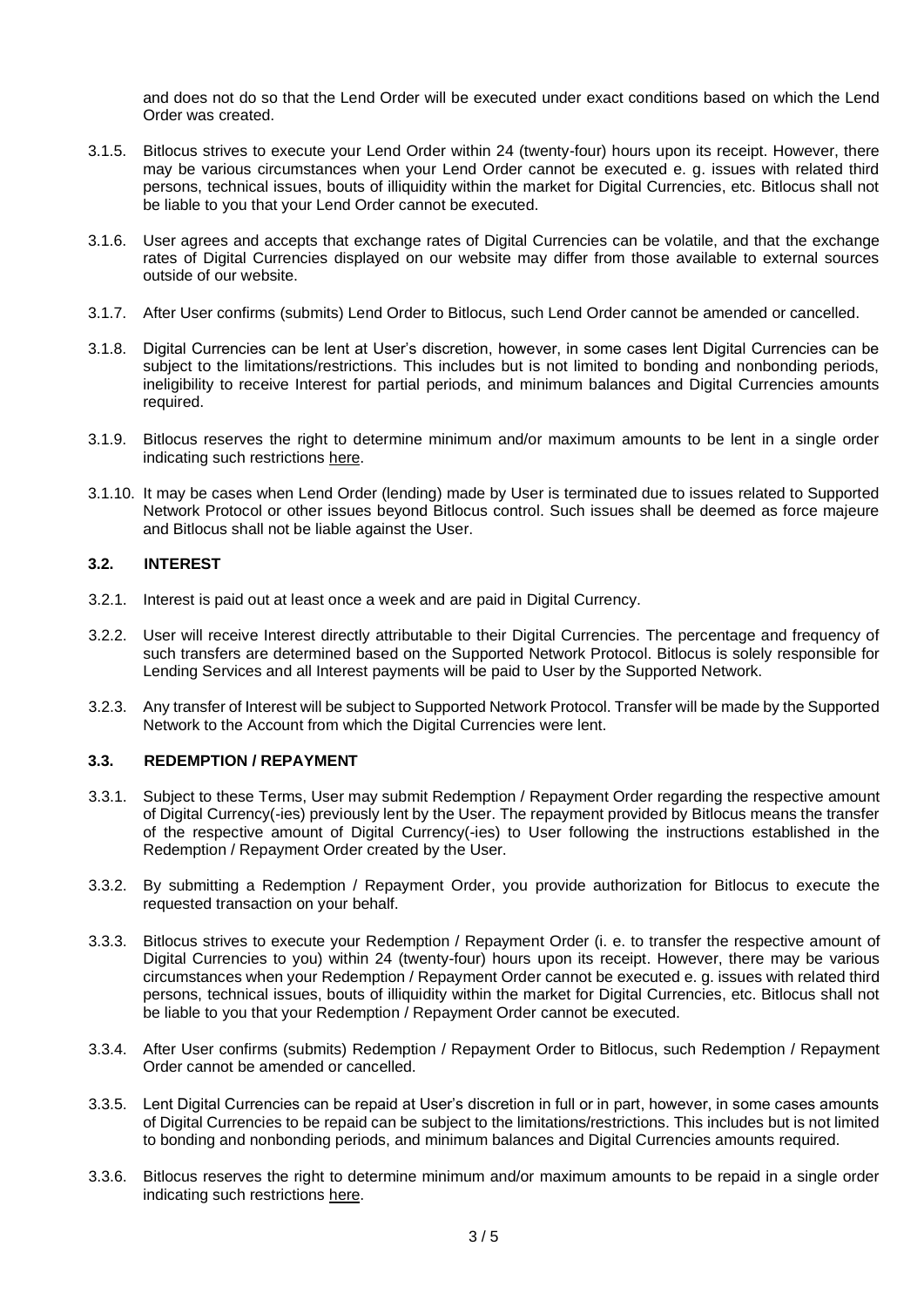# **4. FEES**

- 4.1. We shall charge you and you agree and undertake to pay to us the fees for our Lending Services as specified [here.](https://bitlocus.freshdesk.com/support/solutions/articles/43000009823-trading-and-payment-fees)
- 4.2. Bitlocus may, in its absolute sole discretion, update the fees for Lending Services at any time. Any updated fees for Lending Services will apply to any of your use of Lending Services that occurs following the effective date of the updated fees. If no effective date of the updated fees is specified, then updated fees come into force immediately upon their publication.
- 4.3. You authorize Bitlocus to deduct from your Digital Currencies held by Bitlocus any applicable fees that you owe to Bitlocus.
- 4.4. Please ensure that the required fees due from you are available to us on the due date. If you do not have enough Digital Currencies to pay the fees or any other amounts due, we reserve the right to suspend the provision of our Lending Services to you until such fees/amounts due will be paid to us.

## **5. SUPPORTED NETWORK PROTOCOLS**

- 5.1. We do not own or control the Supported Network Protocols in through which Digital Currency Lending Services are provided. Most often, the Supported Network Protocols are open source, and anyone can use, copy, modify, and distribute them.
- 5.2. We assume no responsibility and no liability for the operation of the Supported Network Protocols, and we are not able to guarantee the functionality or security of Supported Network Protocols operations. You acknowledge and accept the risk that Supported Network Protocols may change. Any such material operating changes of Supported Network Protocol may materially affect the availability, value, functionality, and/or the name of the Digital Currencies you have lent. We do not control the timing and features of these material operating changes.
- 5.3. You acknowledge and accept the risks of operating changes to Supported Network Protocols and agree that we are not responsible and not liable for such operating changes and not liable for any loss of value you may experience as a result of such changes in operating rules.

## **6. TERMINATION**

- 6.1. These Terms are applicable to you from the moment you access the Platform and click on "I agree with Lending Services T&C". Your access to the Platform and clicking on "I agree with Lending Services T&C" constitute your consent to be bound by these Terms.
- 6.2. At any time and for any reason at its sole discretion, Bitlocus may unilaterally terminate these Terms with you without giving advance notice to you. Bitlocus shall incur no liability or obligation for the termination of these Terms with you.
- 6.3. Upon termination of these Terms, you will be notified of it at your email address used to register with Bitlocus.
- 6.4. Bitlocus is not liable to you or any third party for termination of these Terms with you irrespective of the termination reason.
- 6.5. You may terminate these Terms with us at any time by giving us a respective notification. Your notification should be issued in writing by email used to register with Bitlocus and shall only be processed if you have no pending obligation to us; otherwise, these Terms will not be terminated until you fulfil any and all your obligations towards us, unless Bitlocus is in breach these Terms and such breach was not cured upon your request issued by email and therefore, you are not able to fulfil your obligations.
- 6.6. We may unilaterally and immediately terminate these Terms with you where you have not got any Digital Currency lent counting over the last year period. However, if you have pending obligation to us, we may not terminate these Terms with you until you fulfil any and all your obligations towards us. Upon termination of these Terms, you will be notified of it at your email address used to register with Bitlocus.
- 6.7. Upon the termination of these Terms: (i) all rights granted herein shall terminate immediately; (ii) you shall remit in full all fees and other payments due to Bitlocus according to these Terms accruing prior to the date